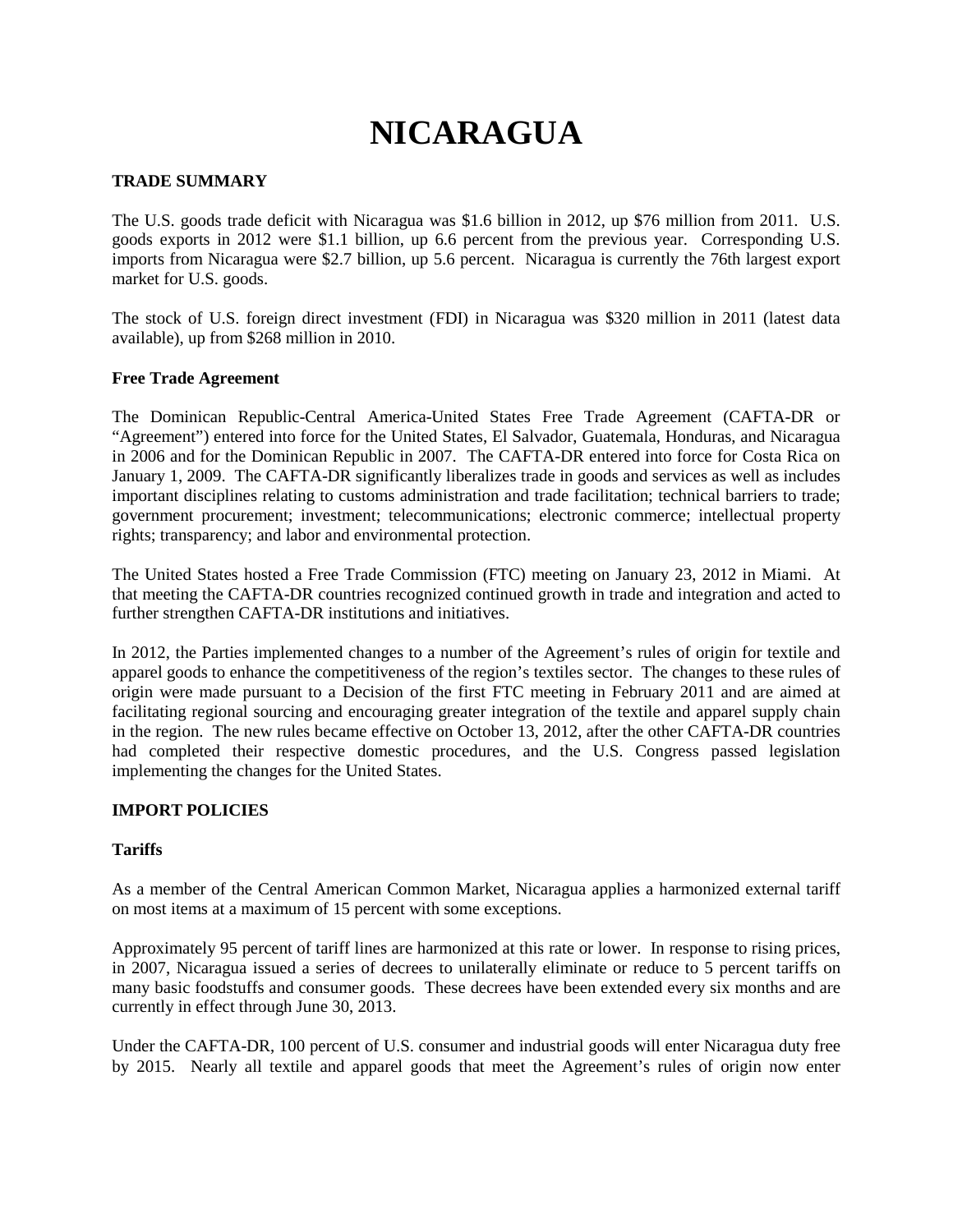Nicaragua duty free and quota free, promoting new opportunities for U.S. and regional fiber, yarn, fabric, and apparel manufacturing companies.

Under the CAFTA-DR, more than half of U.S. agricultural exports now enter Nicaragua duty free. Nicaragua will eliminate its remaining tariffs on virtually all agricultural goods by 2020 (2023 for rice and chicken leg quarters and 2025 for dairy products). For certain products, tariff-rate quotas (TRQs) will permit some immediate duty-free access for specified quantities during the tariff phase out period, with the duty-free amount expanding during that period. Nicaragua will liberalize trade in white corn through continual expansion of a TRQ rather than the reduction of the out-of-quota tariff.

### **Nontariff Measures**

Under the CAFTA-DR, all of the CAFTA-DR countries, including Nicaragua, committed to improve transparency and efficiency in administering customs procedures, including the CAFTA-DR's rules of origin. The Nicaraguan government levies a 15 percent or less "selective consumption tax" on some luxury items, with a few exceptions. The tax is not applied exclusively to imports; domestic goods are taxed on the manufacturer's price, while imports are taxed on the cost, insurance, and freight value. Alcoholic beverages and tobacco products are taxed on the price billed to the retailer.

U.S. companies report that difficulties with the Nicaraguan Customs Administration are a significant impediment to trade. Complaints concern bureaucratic delays, arbitrary valuation of goods, technical difficulties, corruption, and politicization. U.S. exporters and importers of U.S. goods also complain that customs authorities deliberately misclassify goods to boost tariff revenue, and detain goods and donations in customs without legal justification.

## **GOVERNMENT PROCUREMENT**

The CAFTA-DR requires that procuring entities use fair and transparent procurement procedures, including advance notice of purchases and timely and effective bid review procedures, for procurement covered by the Agreement. Under the CAFTA-DR, U.S. suppliers are permitted to bid on procurements of most Nicaraguan government entities, including key ministries and state-owned enterprises, on the same basis as Nicaraguan suppliers. The anticorruption provisions in the Agreement require each government to ensure under its domestic law that bribery in matters affecting trade and investment, including in government procurement, is treated as a criminal offense or is subject to comparable penalties.

Procurement by government entities not covered by the CAFTA-DR has historically been subject to highly nontransparent and irregular practices. These entities include the National Electricity Company, the National Assembly, the National Basic Foods Company, the Ministry of Tourism, the Supreme Court, the Ministry of Energy and Mines, and some public universities. These entities have, among other things, abused procedures for emergency tenders that allow the suspension of competitive bidding. In 2010, the Nicaraguan National Assembly amended the 1999 Government Procurement Law, also known as Law 323, in order to close certain loopholes. The amendment eliminated exclusions to the established bidding process that had allowed favoritism and unfair competition. However, there are still many allegations of irregularities in the procurement process, in particular involving procuring entities splitting procurements into smaller lots, an action which allows them to use a less competitive bidding process.

Nicaragua is not a signatory to the WTO Agreement on Government Procurement.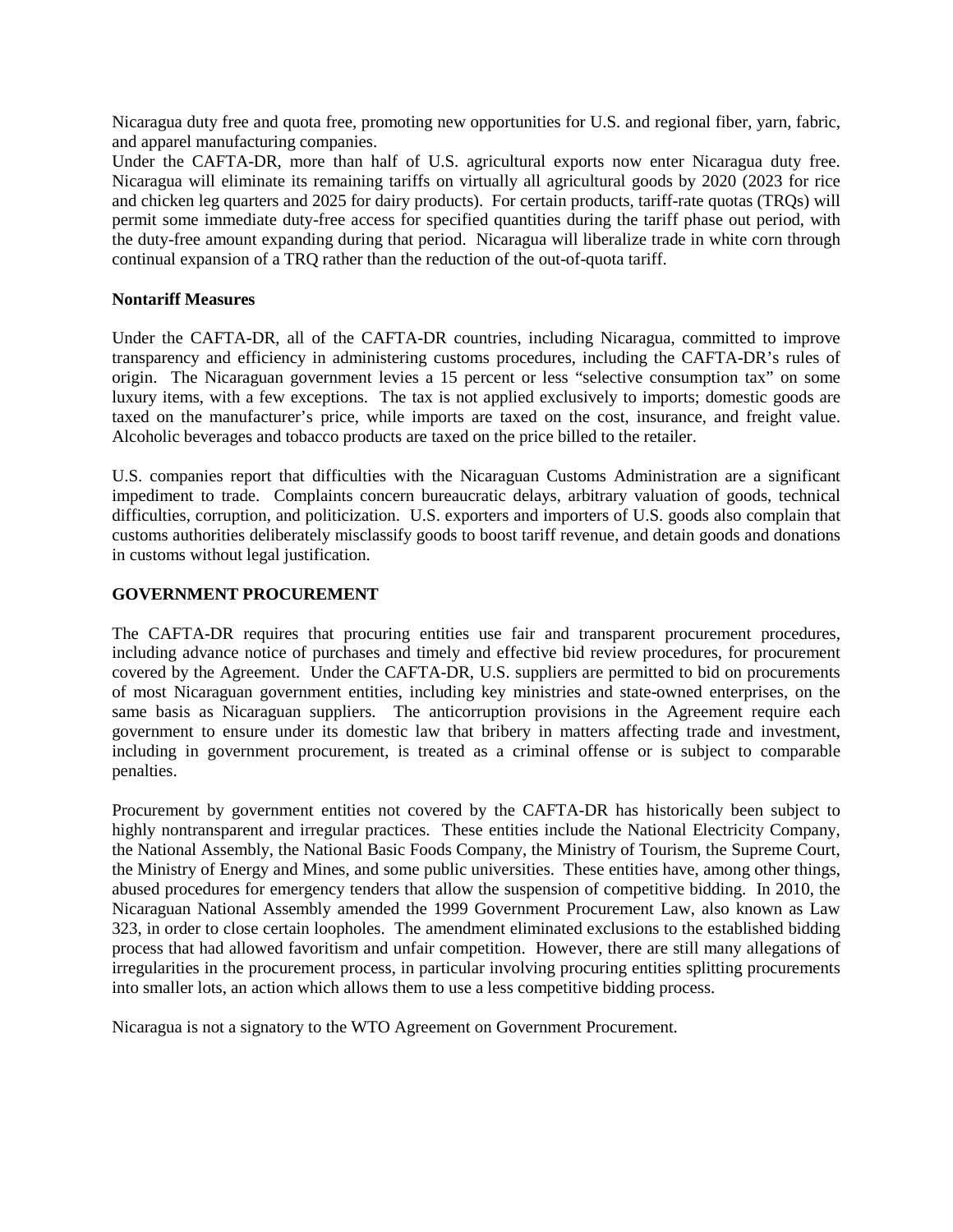### **EXPORT SUBSIDIES**

ALBANISA, the state-owned company that imports and distributes Venezuelan petroleum, provides preferential financing to parties that agree to export their products to Venezuela.

All exporters receive tax benefit certificates equivalent to 1.5 percent of the free-on-board value of the exported goods. Under the CAFTA-DR, Nicaragua may not adopt new duty waivers or expand existing duty waivers that are conditioned on the fulfillment of a performance requirement (*e.g.*, the export of a given level or percentage of goods). However, Nicaragua may maintain such duty waiver measures for such time as it is an Annex VII country for the purposes of the WTO Agreement on Subsidies and Countervailing Measures. The U.S. Government continues to work with the Nicaraguan government in an effort to ensure compliance with its CAFTA-DR obligations.

## **INTELLECTUAL PROPERTY RIGHTS PROTECTION**

To implement its CAFTA-DR intellectual property rights (IPR) obligations, Nicaragua undertook legislative reforms providing for stronger IPR protection and enforcement. Despite Nicaragua's efforts, the United States continues to be concerned about the piracy of optical media and trademark violations in Nicaragua. The United States has expressed concern to the Nicaraguan government about inadequate IPR enforcement, as well as a lack of transparency about its legislative and regulatory processes. The United States will continue to monitor Nicaragua's implementation of its IPR obligations under the CAFTA-DR.

## **SERVICES BARRIERS**

#### **Telecommunications**

Under the CAFTA-DR, Nicaragua committed to opening its telecommunications sector to U.S. investors and services suppliers. The executive branch has proposed legislation that would strengthen the enforcement capacity of the telecommunications regulator (TELCOR) and improve competitive conditions in Nicaragua's telecommunications market. The United States is monitoring this process, as well as TELCOR's efforts to implement new telecommunications regulations. In 2012, there are also allegations that recent telecommunications concessions were not conducted in a transparent and competitive manner and that the tender winners were pre-determined.

## **INVESTMENT BARRIERS**

During the 1980s, the Nicaraguan government confiscated some 28,000 properties in Nicaragua. Since 1990, thousands of individuals have filed claims for the return of their property or to receive compensation. Where granted, compensation is most commonly provided via low interest bonds issued by the government. Since taking office in January 2007, the administration of President Ortega has resolved nearly 300 U.S. citizen claims; as of March 2013 a total of 280 U.S. claims registered with the U.S. Embassy remain outstanding. The United States continues to press the Nicaraguan government to resolve these outstanding claims.

## **OTHER BARRIERS**

Some U.S. firms and citizens report corruption in government, including in the judiciary, to be a significant concern and a constraint to successful investment in Nicaragua. Administrative and judicial decision making appear at times to be inconsistent, nontransparent, and very time consuming. Courts